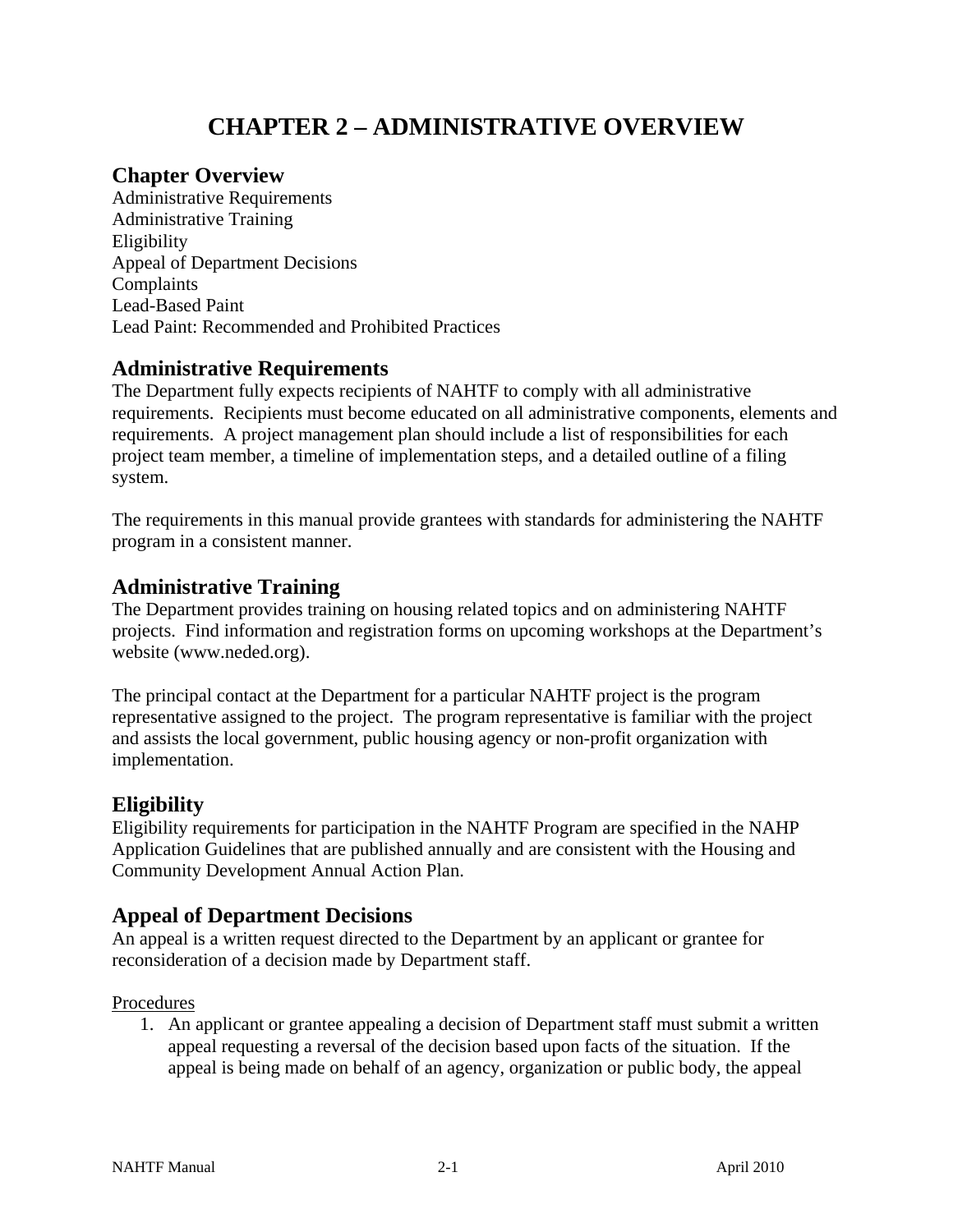must come to the Department from the Chief Elected Official of the local government or the Authorized Official of an agency.

- 2. The Housing Manager will consider the issues and respond within 30 days to the applicant or grantee.
- 3. If dissatisfied with the Housing Manager's decision, the applicant or grantee may appeal to the Department Director. The Department Director may, at the request of the parties, schedule a hearing or simply render a written decision. If a hearing is held, all interested parties will participate.
- 4. The purpose of this informal hearing, will be to determine the facts of the situation, the appropriateness of the decision, and the justification and appropriateness of the appeal.
- 5. The Director will make a decision within 30 days of the hearing. This written decision will be sent to all parties.
- 6. The Director's decision is the final administrative action that will be taken by the Department.

# **Complaints**

Federal law prohibits housing discrimination based on your race, color, national origin, religion, sex, family status, or disability. Individuals or authorized representatives of individuals who believe they have been the subject of discrimination may file a complaint with the Department or with the United States Department of Housing and Urban Development:

# Against Grantee Administration

The Department will accept complaints against grantee administration of the program. Only written complaints against the grantee's administration of the program will be received and acted upon by the Department.

The Department will implement the following procedures for disposition of complaints against local administration:

- 1. The Department will forward a copy of the written complaint to the grantee.
- 2. The Department Complaint Manager will request that the grantee respond to the complaint and inform the Department within 30 days of the action to be undertaken to resolve the complaint.
- 3. If the response by the grantee is determined to be satisfactory, in consultation with the Complaint Review Committee, the grantee will be notified along with the party lodging the complaint.
- 4. If the response is determined to be inadequate, the grantee will be put on official notice by the Department that the response was inadequate, and will be granted 15 days to reconsider and respond to the party lodging the official complaint. The grantee will submit to the Department the actions occurring to resolve the complaint.
- 5. The Complaint Review Committee will review the grantee's actions to resolve the complaint. If the actions are deemed satisfactory, the grantee will be notified along with the party lodging the complaint.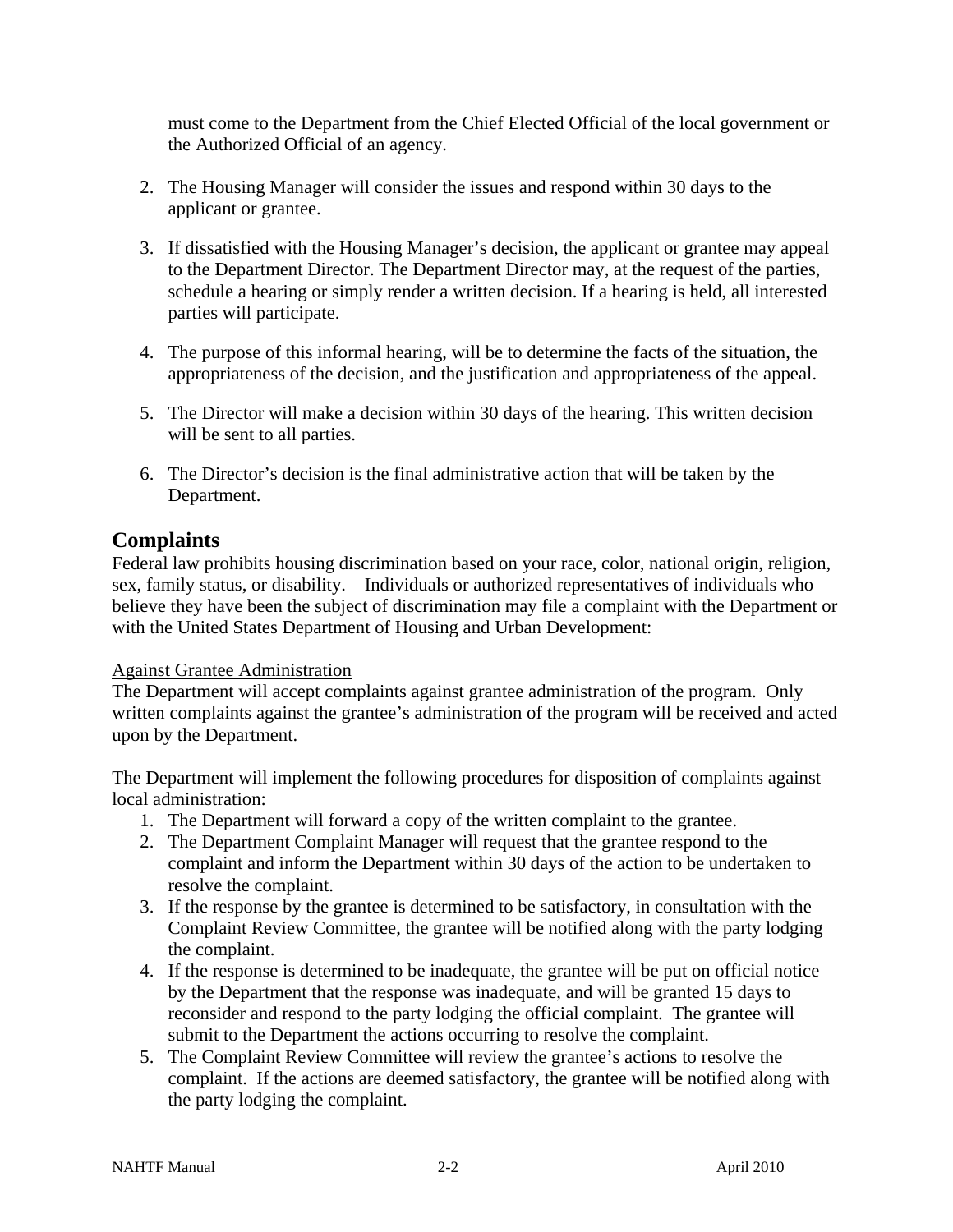- 6. If the Complaint Review Committee does not consider the grantee's actions satisfactory in resolving the complaint, the Department will impose administrative sanctions upon the grantee. The sanctions will not be lifted until the Department is satisfied with the grantee's actions.
- 7. The Department Director, or his or her designee, may be consulted to arbitrate all complaints. If, after consulting with the Director or the designee, the grantee and/or the party lodging the complaint are not satisfied with the decision, they may appeal to HUD officials.

### Against State Administration

The Department will receive complaints against state administration of the program. The Department will only respond to written complaints against the state's administration of the program.

The Department will implement the following procedures in response to complaints against state administration of the NAHTF Program:

- 1. When a complaint is received by a Department official it will be forwarded to the Housing Manager.
- 2. Within 30 days of receiving the complaint the Housing Manager, in consultation with the appropriate parties, will respond to the complaint.
- 3. Complaints will be responded to in writing.
- 4. If dissatisfied with the disposition of the complaint, the party may lodge an official appeal of a decision to the Department Director.

# **Administration of a HOME Project – The Keys**

#### Application

Most funding within the NAHP is available to local governments, public housing agencies and nonprofits on a competitive basis. The Department notifies potential applicants when NAHP application guidelines are available for an upcoming application period. The guidelines describe eligible applicants and activities, the application process, and the deadline for acceptance of an application.

The Department also holds annual workshops on the NAHP application process. It is recommended that you contact the Department's regional housing specialist serving your area before starting an application. Look for information on Department staff contacts, application guidelines and workshops on the Department's website (www.neded.org).

#### Notice of Approval or Denial

Following the Department's application review period, letters will be sent informing each applicant of the decision to fund or not fund their application. Those applicants not funded are encouraged to meet with Department staff and work toward a fundable application in the future.

The Notice of Approval notifies the grantee of the amount and type of funds awarded and the activities that the grantee will undertake with the funds. **However, the grantee must not obligate or incur project costs prior to satisfying contract conditions and receiving a Notice of Release of Funds from the Department.** Prior to the Notice of Release of Funds and after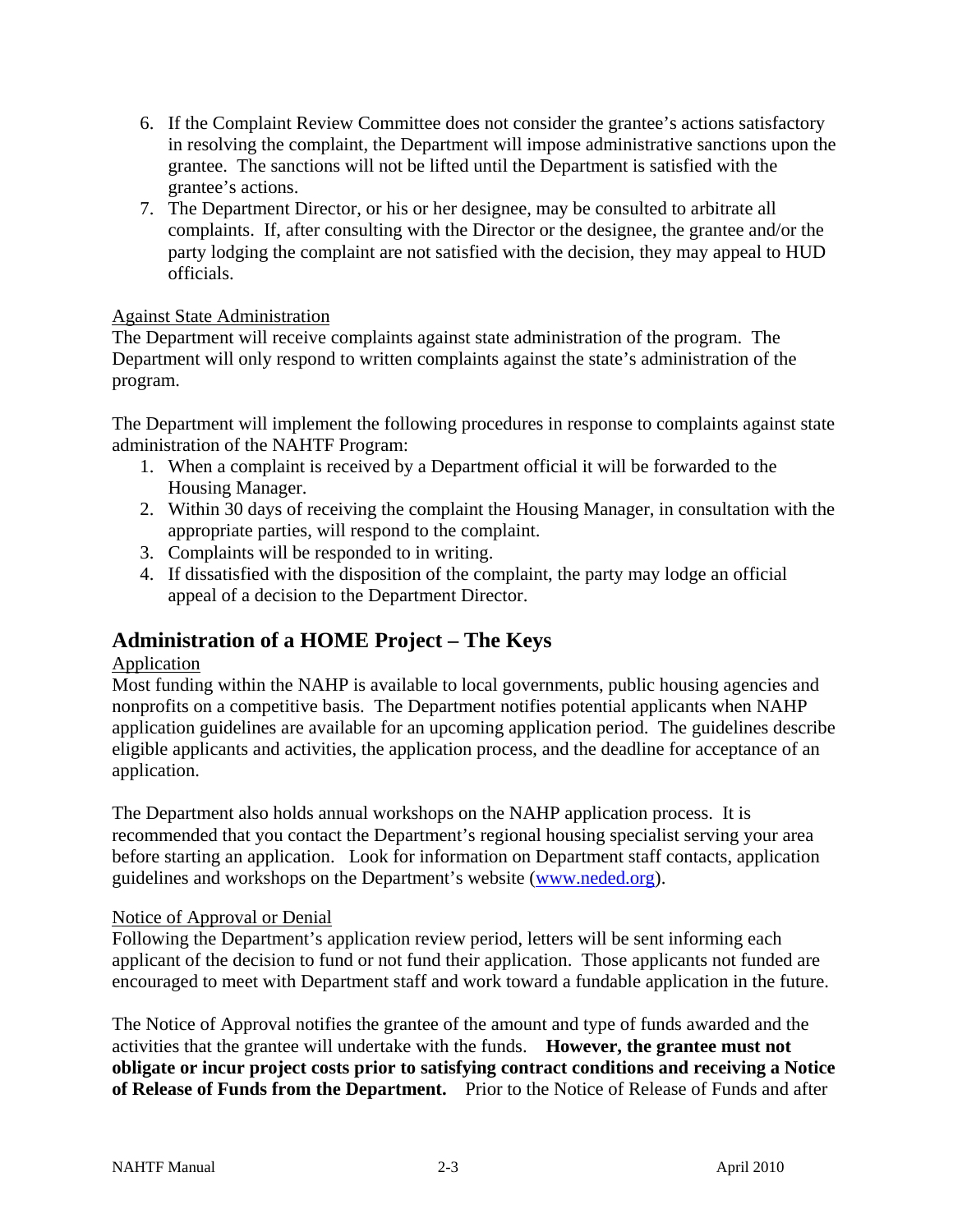Notice of Approval, costs necessary to complete general administrative requirements, such as satisfying the Special Conditions contained in the NAHTF Contract, can be obligated and incurred.

#### Administrative Costs

Note that each NAHTF award is unique. The Department provides funds for administrative costs in a variety of ways depending upon the nature of the project and the type of grantee. Grantees should understand the budget in the NAHTF Contract, including the line item to be used for administrative costs.

Grantees should confer with their program representative about the budget line item authorized for general administration of the award. This often varies from the budget submitted with the original application.

Administrative costs are those costs associated with the implementation of the grant. Costs may include: salaries for full or part-time personnel who administer the grant, cost of equipment and supplies used for grant activities, and cost of administrative services provided by other agencies. All administrative costs charged to the project must be documented through timesheets, purchase orders, invoices and cancelled checks. General administration and housing management are typically the administrative line items in the budget in the NAHTF Contract.

*Note: The terms "housing management", "housing administration" and "project soft costs" are interchangeable.* 

# NAHTF Contract

The Department will send the recipient a NAHTF Contract shortly after the Notice of Approval. The contract contains a project description, time of performance, sources and uses of funds, conditions governing the use of NAHTF funds and the special conditions for release of funds.

The contract must be signed by the recipient and returned to the Department within one month. In most cases, the special conditions of the contract must be satisfied within three months and the project completed within two years. (See Chapter 7 – NAHTF Contract for more information)

The contract between the Department and the grantee provides for termination for cause and or for convenience. In the event the Department suffers a loss of funding the contract may terminate in full or in part.

The Department's awards are referred to as conditional grants in the contract. The conditions making the grant a conditional grant include compliance with all terms and conditions of the contract, most particularly including monitoring and enforcing the eligibility restrictions and rent restrictions (rental project) required under the NAHTF program. If all conditions are satisfied, then the grant will be declared unconditional. The recipient will be held responsible for full repayment of the conditional grant to the Department unless and until unconditional grant status is achieved.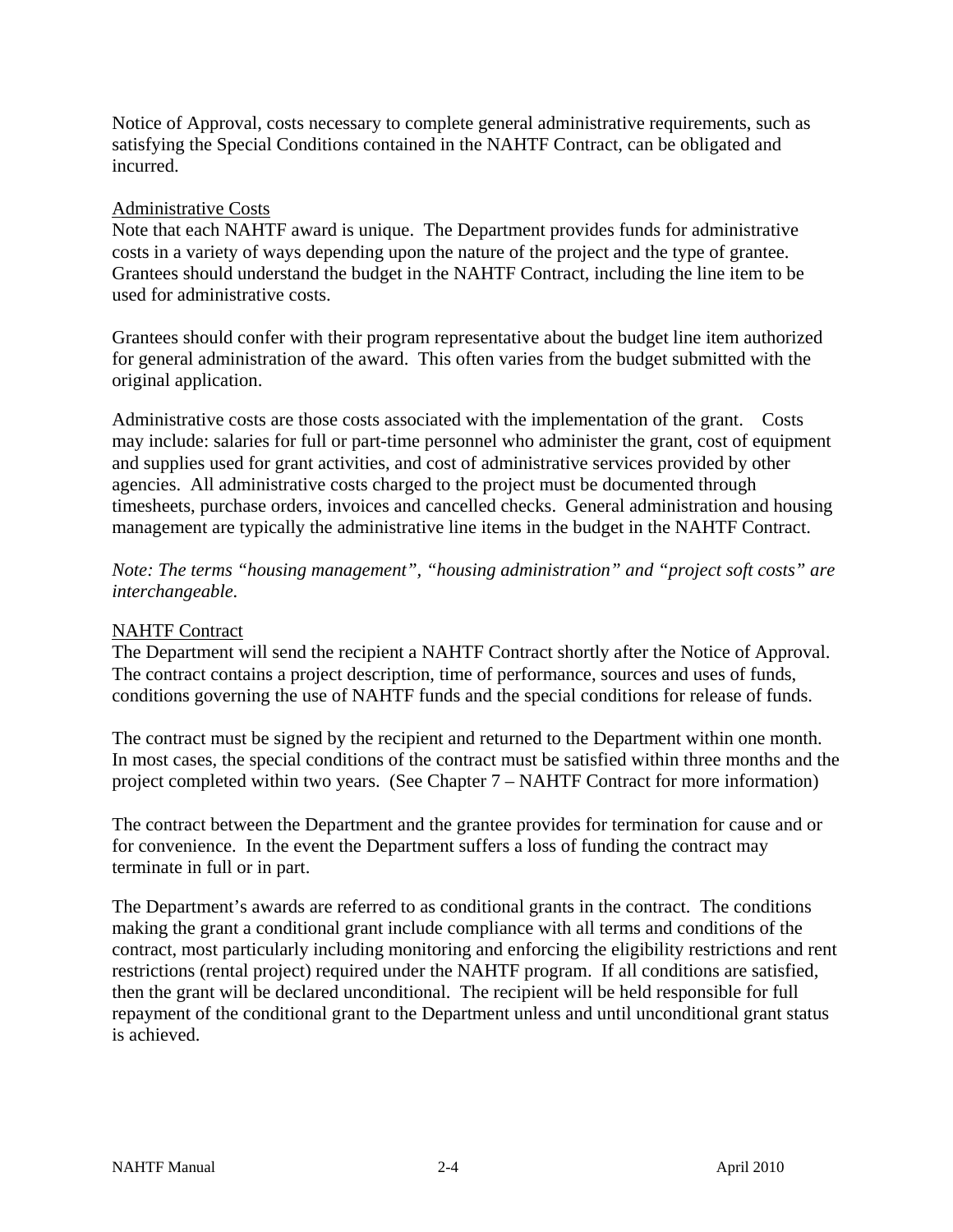### Special Conditions for Release of Funds – Notice to Proceed

Recipients of NAHTF funds are advised to carefully review their NAHTF Contract before implementing the funded project.

Contained within the contract is a section entitled Special Conditions for Release of Funds. The section begins by stating that "Funding of the amount stipulated in §1.01 will not be released to the Recipient by the Department until the following Special Conditions for Release of Funds are met". These Special Conditions must be satisfactorily completed by the identified date, or the Department reserves the right to cancel the contract.

Please note: Project costs cannot be obligated or incurred prior to the Department issuing a written Notice of Release of Funds.

Typical Special Conditions for Release of Funds

- NAHTF Program Grantee Information Sheet Documentation that the grantee has completed and returned this form.
- NAHTF Authorization to Request Funds Documentation that the grantee has completed and returned this form.
- Environmental Review Documentation is required by the Department evidencing the grantee's completion of its responsibilities for environmental review and decision making pertaining to the project.
- Fair Housing Documentation that the grantee has specifically provided a description of the actions it will take during the course of the Project to fulfill the requirements to affirmatively further fair housing.
- Implementation Schedule Completion and submission to the Department of this form.
- Procurement Procedures Submission to the Department of the grantee's procurement policies.

# *Disclaimer: The above represents a list of typical standard special conditions, however all NAHTF Contracts are tailored to a specific project with unique standard conditions. The Special Conditions for Release of Funds in the NAHTF Contract must be satisfied before the Notice of Release of Funds will be issued for that project.*

Additional guidance on fulfilling contract conditions is available in Chapter 7 – NAHTF Contract. More information on the environmental review, procurement and financial management is also available in this manual. The Department's website contains forms needed to complete Special Condition requirements.

#### Release of Funds

Upon receiving the "Notice of Release of Funds" letter, the grantee may obligate nonadministrative costs and draw down funds for eligible costs incurred. A Release of Funds will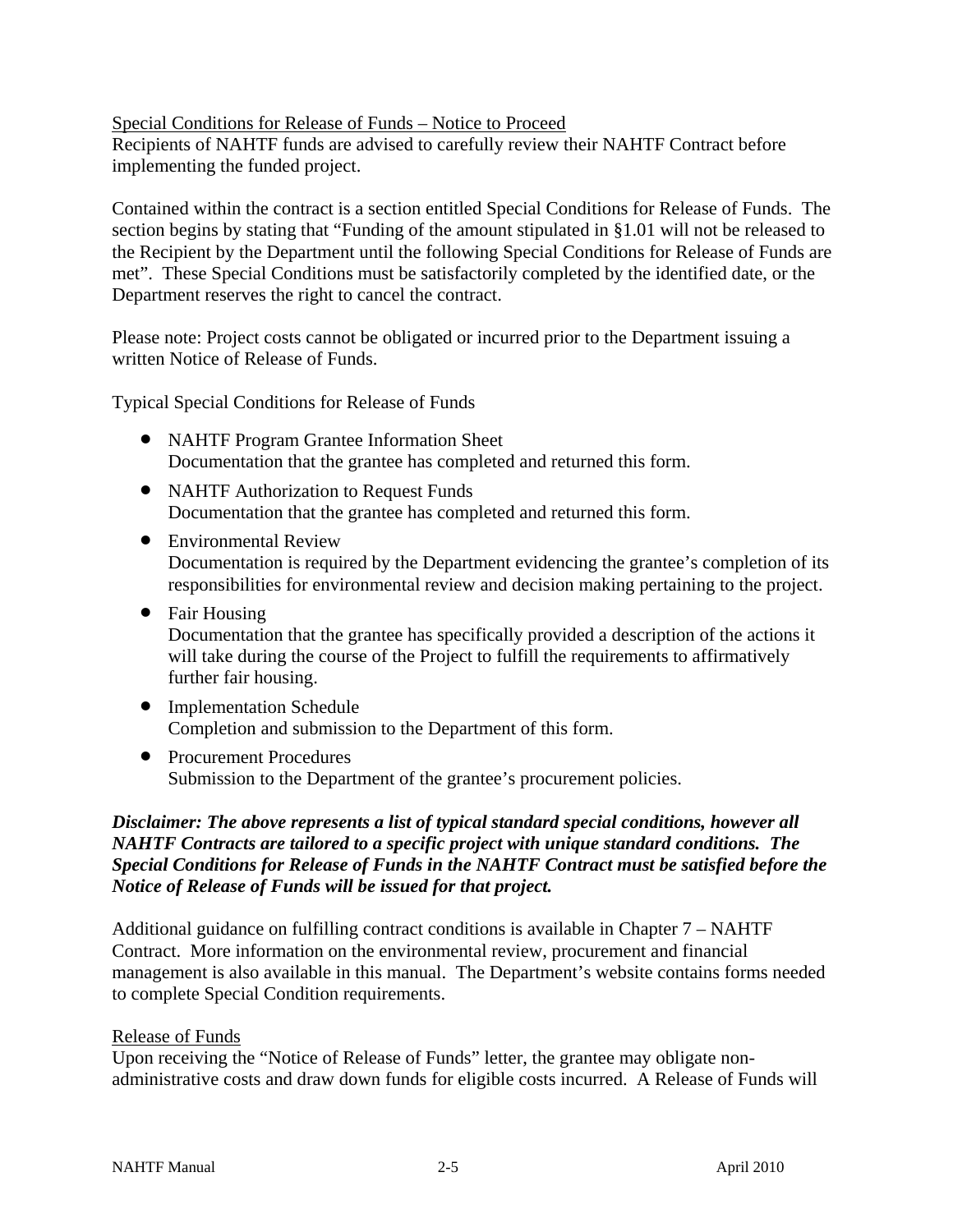not be approved if any audit findings relating to a past grant remain unresolved beyond the normal period or is due to "extreme misconduct."

### Requesting NAHTF Funds

The grantee must complete and send a Request for NAHTF Funds and supporting documentation (if required in the Project's NAHTF Contract) to the Department, only as funds are needed for the project. NAHTF funds will be disbursed electronically to the grantee's bank. The grantee has 15 working days to spend NAHTF funds following receipt. More information on requesting funds is available in Chapter 12 - Financial.

### Matching Requirements/Other Funds

Matching funds committed to the project as a part of the approved NAHTF Contract should be accounted for in grant records. The receipt and expenditure of the matching funds should be carefully documented. If matching funds are derived from a source outside the local government or nonprofit, project records should identify the source and amount.

Note that the NAHTF program does not require proportional drawdowns (showing matching funds in the same proportion as in the budget in the NAHTF Contract), however, matching funds must be shown on Request for NAHTF forms and the Final Financial Report for the project. Grantees failing to meet the match required in the NAHTF Contract budget by the end of the project are subject to penalties that include repayment of NAHTF to the Department.

Although grantees are not required to show proportional match on each draw, the Department may elect to not process request for funds if satisfactory progress of match contribution is not demonstrated in Quarterly Results Assessment Forms. More information on matching funds is available in Chapter 12 – Financial.

#### Contract Amendments/Extensions

Grantees must request approval from the Department for any of the following changes:

- Changes to the budget.
- Extensions of the contract end date.
- Decreases in proposed accomplishments.
- Amendments to housing program guidelines, tenant selection process and/or lease agreements.

The Department will review amendment requests using the following factors:

- The strength of the project as amended compared to projects that were not funded.
- Grantee's performance and capacity. An on-site visit may be required before a determination can be made.

More information on amendments is available in Chapter 7 – NAHTF Contract and a NAHTF Contract Amendment Request Form is available at the Department's website.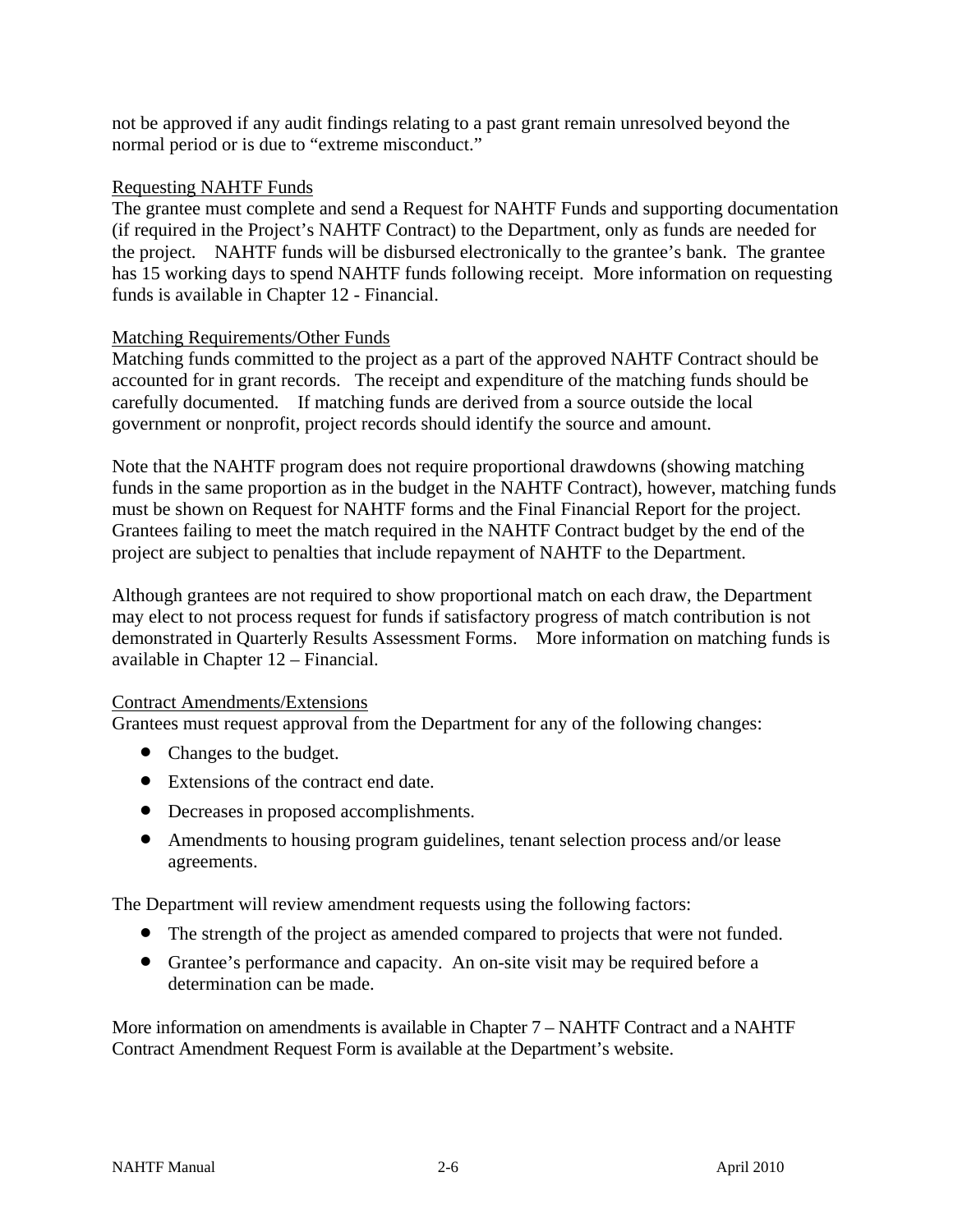# Conflict of Interest

The Department requires that each grantee have written standards governing the performance of their employees engaged in awarding and administering contracts. At a minimum, these standards must:

- Require that no employee, officer, or agent of grantee shall participate in the selection, award or administration of a contract supported by NAHTF if a conflict-of-interest, either real or apparent, would be involved.
- Require that employees, officers and agents not accept gratuities, favors or anything of monetary value from contractors, potential contractors or parties to subagreements.
- Stipulate provisions for penalties, sanctions or other disciplinary actions for violations of standards.

A conflict would arise when any of the following has a **financial or other interest** in a firm selected for award:

- An employee, agent or officer of the grantee.
- Any member of an employee's, agent's or officer's immediate family.
- An employee's, agent's or officer's partner.
- An organization that employs or is about to employ an employee, agent or officer of the grantee.

#### Exceptions

Upon written request, the Department on a case-by-case basis may grant exceptions to the Conflict of Interest provisions only after the grantee has done both of the following:

- Disclosed the full nature of the conflict and submitted proof that the disclosure has been made public.
- Provided a legal opinion stating that there would be no violation of state or local law if the exception was granted.

#### Recordkeeping Requirements

- General records must be kept for three years after project completion.
- Tenant income, rent and inspection information must be kept for the most recent three years, until three years after the affordability period ends.
- Resale/Recapture records must be kept three years after the affordability period ends.

See Chapter 13 – Reporting for more information on recordkeeping.

#### Reporting Requirements

The Department requires grantees to submit reports at various stages during the course of a project. Note that not all of the reports are applicable to every project.

Grantees should use the most current form for any report that they are submitting. These current forms are available at the Department's website. The grantee's program representative will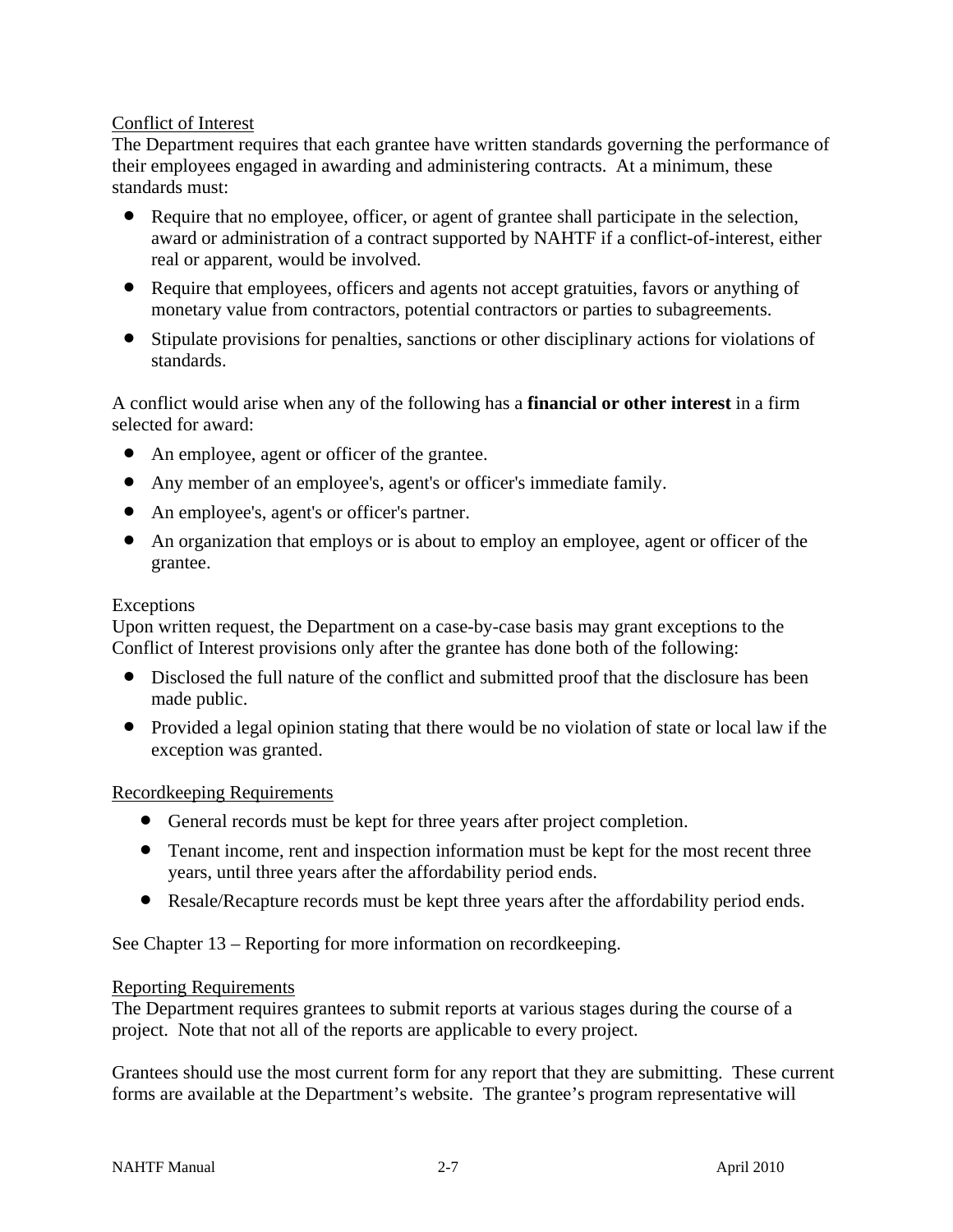provide assistance, if needed, with locating and/or sending to the grantee a copy of the current on-line form.

See Chapter 13 – Reporting for more information on reporting requirements.

# Monitoring

All NAHTF projects are monitored for compliance with NAHTF requirements.

See Chapter 14 – Monitoring for more information on monitoring.

### Closeout

The following items/steps are required to be satisfactorily completed before the Department will issue a Certificate of Completion for a NAHTF project:

- The Final Financial Report (grantee must submit within 3 months of the NAHTF Contract's Time of Performance termination date);
- The Final Performance Report (grantee must submit within 3 months of the NAHTF Contract's Time of Performance termination date); and
- The Department has determined that the grant was implemented in accordance with NAHTF requirements or that the grantee has taken appropriate corrective action to address all areas of noncompliance.

It is important to note that following the Department's issuance of a Certificate of Completion, the grantee must continue to abide by the NAHTF Contract through the affordability period and retain grant records for the required amount of time. The Department will continue to monitor the project for compliance through the end of the affordability period.

See Chapter 13 – Reporting for more information on closeout.

# **Lead-Based Paint**

The Department has determined that the requirements concerning lead-based paint for the HOME Program generally will apply to NAHTF projects. The Department may accept an amended version of these regulations on a project-by-project basis. All of the following must be submitted to the grant's program representative to request an exception to the lead-based paint requirements:

- A written request from the Chief Elected Official or the Authorized Official of the grantee to accept the amended lead-based paint requirements for the project.
- A full explanation of the suggested lead-based paint requirements using the format in the lead-based paint section of Chapter 2 of the NAHTF manual.
- Clearly demonstrate (such as with a strike-through format) the difference between the NAHTF lead-based paint requirements and the requested amended lead-based paint requirements.
- A detailed description of why the amendments are necessary to project success.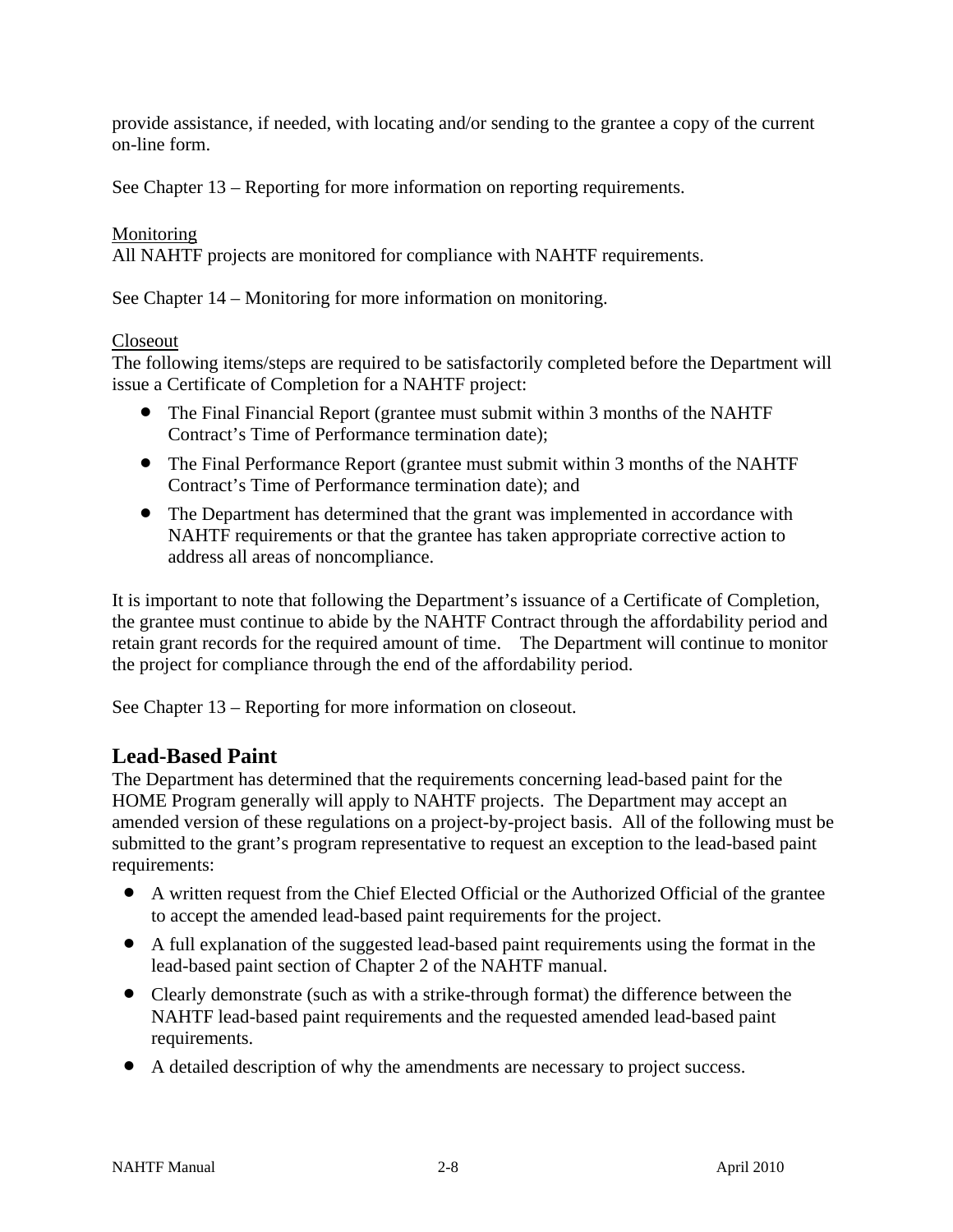How the project will continue to protect assisted households and workers from lead-based paint hazards even with the requested amendments.

The Department will issue a determination on the request for an exception within thirty days of receiving the request. Grantees must not implement any lead-based paint procedures that differ from those required by the NAHTF until after the Department issues a favorable ruling on the request for an exception.

All units in a project assisted with NAHTF must comply with the regulation implementation Title X of the 1992 Housing and Community Development Act (24 CFR Part 35). This regulation has been in effect since September 15, 2000.

### **Overview**

The lead-based paint regulation at 24 CFR Part 35 consolidates all lead-based paint requirements for HUD-assisted housing. The purpose of the regulation is to identify and address lead-based paint hazards before children are exposed to lead.

The regulation is divided into subparts. Subparts that apply to the NAHTF funds include: Subpart A:Disclosure.

Subpart B: General Requirements and Definitions.

Subpart J: Rehabilitation.

Subpart K: Acquisition, Leasing, Support Services, and Operations.

Subpart M: Tenant-Based Rental Assistance.

Subpart R: Methods and Standards for Lead-Based Paint Hazard Evaluation and Reduction.

Summary of the Requirements

There are four approaches to addressing lead-based paint in NAHTF-funded projects. See the following exhibit for more information about each approach.

Approach 1: Do No Harm

Approach 2: Identify and Stabilize Deteriorated Paint

Approach 3: Identify and Control Lead-Based Paint Hazards

Approach 4: Identify and Abate Lead-Based Paint Hazards

| Approach               | <b>Lead Hazard</b>    | <b>Lead Hazard</b>      | <b>Options</b>         |
|------------------------|-----------------------|-------------------------|------------------------|
|                        | <b>Evaluation</b>     | <b>Reduction</b>        |                        |
| 1) Do no harm          | Paint testing         | Repair surfaces         | Presume lead-based     |
|                        | performed on surfaces | disturbed during        | paint is present and   |
|                        | to be disturbed.      | work.                   | use safe work          |
|                        |                       | Safe work practices     | practices of all       |
|                        |                       | used when working       | surfaces being         |
|                        |                       | on areas identified as  | disturbed.             |
|                        |                       | lead-based paint.       |                        |
|                        |                       | Clearance performed.    |                        |
| 2) Identify and        | Visual assessment     | Paint stabilization of  | Perform paint testing  |
| stabilize deteriorated | performed to identify | identified deteriorated | on deteriorated paint. |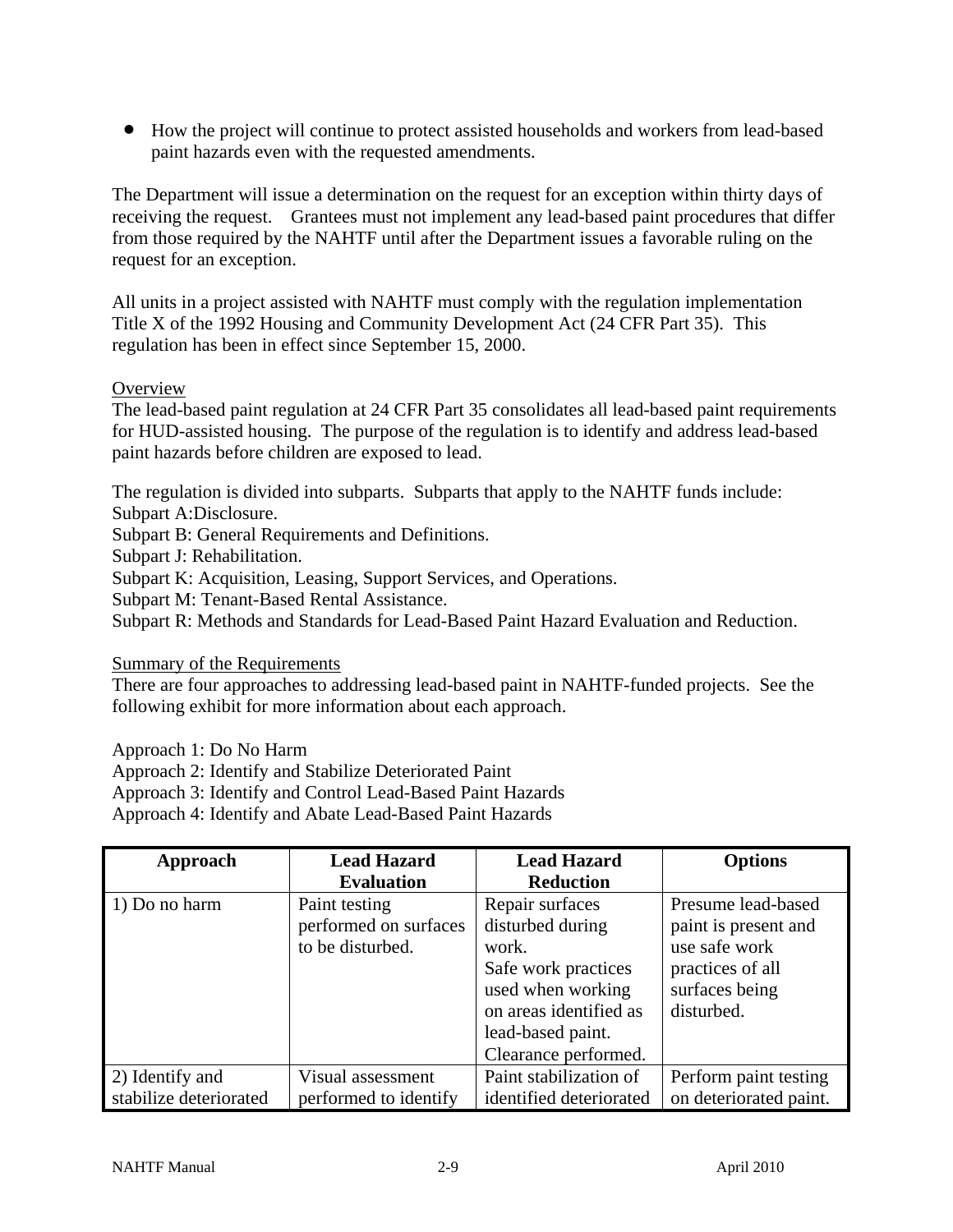| paint                   | deteriorated paint.   | paint.                 | Safe work practice      |
|-------------------------|-----------------------|------------------------|-------------------------|
|                         |                       | Safe work practices    | requirements only       |
|                         |                       | used.                  | apply to lead-based     |
|                         |                       | Clearance performed.   | paint.                  |
| 3) Identify and control | Paint testing         | Interim controls       | Presume lead-based      |
| lead hazards            | performed on surfaces | performed on           | paint and/or lead-      |
|                         | to be disturbed.      | identified hazards.    | based paint hazards     |
|                         | Risk analysis         | Safe work practices    | are present and         |
|                         | performed on entire   | used.                  | perform standard        |
|                         | dwelling.             | Clearance performed.   | treatments.             |
| 4) Identify and abate   | Paint testing         | Abatement performed    | Presume lead-based      |
| lead hazards            | performed on surfaces | on identified hazards. | paint and/or lead-      |
|                         | to be disturbed.      | Interim controls       | based paint hazards     |
|                         | Risk analysis         | performed on           | are present and         |
|                         | performed on entire   | identified hazards on  | perform abatement on    |
|                         | dwelling.             | the exterior that are  | all applicable surfaces |
|                         |                       | not disturbed by       | - deteriorated, impact, |
|                         |                       | rehabilitation.        | friction, chewable      |
|                         |                       | Safe work practices    | surfaces, and surfaces  |
|                         |                       | used.                  | to be disturbed.        |
|                         |                       | Clearance performed.   |                         |

### Types of Requirements

The lead-based paint requirements established by the regulation fall into the five major categories listed below:

Notification

Grantees must meet four notification requirements.

- Lead Hazard Information Pamphlet Occupants, owners, and purchasers must receive the EPA/ HUD/ Consumer Product Safety Commission (CPSC) lead hazard information pamphlet, or an EPA-approved equivalent.
- Disclosure

Check that property owners have provided purchasers and lessees with available information or knowledge regarding the presence of lead-based paint and lead-based paint hazards prior to selling or leasing a residence.

- Notice of Lead Hazard Evaluation or Presumption Occupants, owners, and purchasers must be notified of the results of any lead hazard evaluation work or the presumption of lead-based paint or lead hazards.
- Notice of Lead Hazard Reduction Activity Occupants, owners, and purchasers must be notified of the results of any lead hazard reduction work.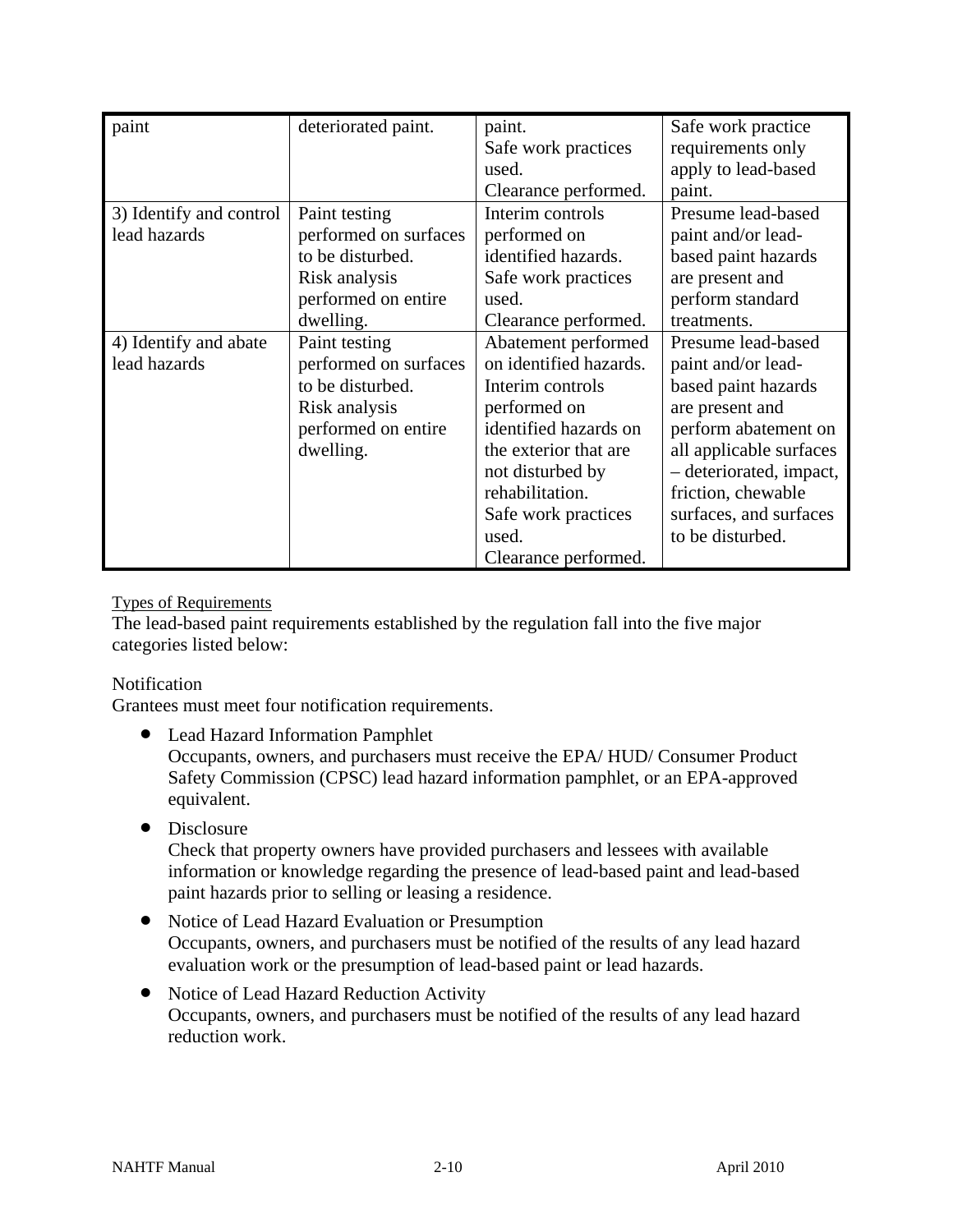#### Lead Hazard Evaluation

The evaluation activity required depends on the nature of the activity funded and the amount of Federal funding (and NAHTF funding in the case of NAHTF projects). Evaluation methods include visual assessments, paint testing, and risk assessments.

#### Lead Hazard Reduction

The reduction activity required depends on the nature of the activity funded and the amount of Federal funding (and NAHTF funding in the case of NAHTF projects). Reduction methods described include paint stabilization, interim controls, standard treatments, and abatement.

#### Ongoing Maintenance

Ongoing maintenance is required if the grantee has an ongoing relationship with the Federal government (or State government in the case of NAHTF projects) (e.g. rental activities). Ongoing maintenance includes periodic visual assessments to determine if lead-based paint hazards have reappeared.

#### Compliance

Penalties [24 CFR 35.170]

Failure to comply with the lead-based paint requirements under the new regulation will be subject to sanctions authorized under the Federal funding programs providing assistance to the property, and violations may be subject to other penalties available under state or local law.

Notifying owners, purchasers, or occupants of possible lead-based paint hazards **does not** relieve grantees of the responsibilities under the new regulation.

#### Addressing Other Regulations and Laws [24 CFR 35.145]

Grantees must comply with other regulations – Federal, State, tribal, and local – that apply to lead-based paint hazard evaluation and reduction. When multiple regulations cover a program activity, grantees must comply with the most stringent requirement.

All lead-based paint activities must be performed in accordance with other applicable Federal laws and authorities. For example, the National Environmental Policy Act of 1969 (42 U. S. C. 4321 et seq.), OSHA worker safety regulations (29 CFR 1910.1200 and 29 CFR 1926.62), and other environmental laws and authorities cover activities related to lead-based paint evaluation and hazard reduction.

#### Recordkeeping [24 CFR 35.175]

There are numerous records that grantees must keep to verify that they conducted the required lead hazard response activities. These documents must be located in program and project files.

#### Lead Hazard Information Pamphlet

A record of the distribution of the lead hazard information pamphlet is recommended, but not required.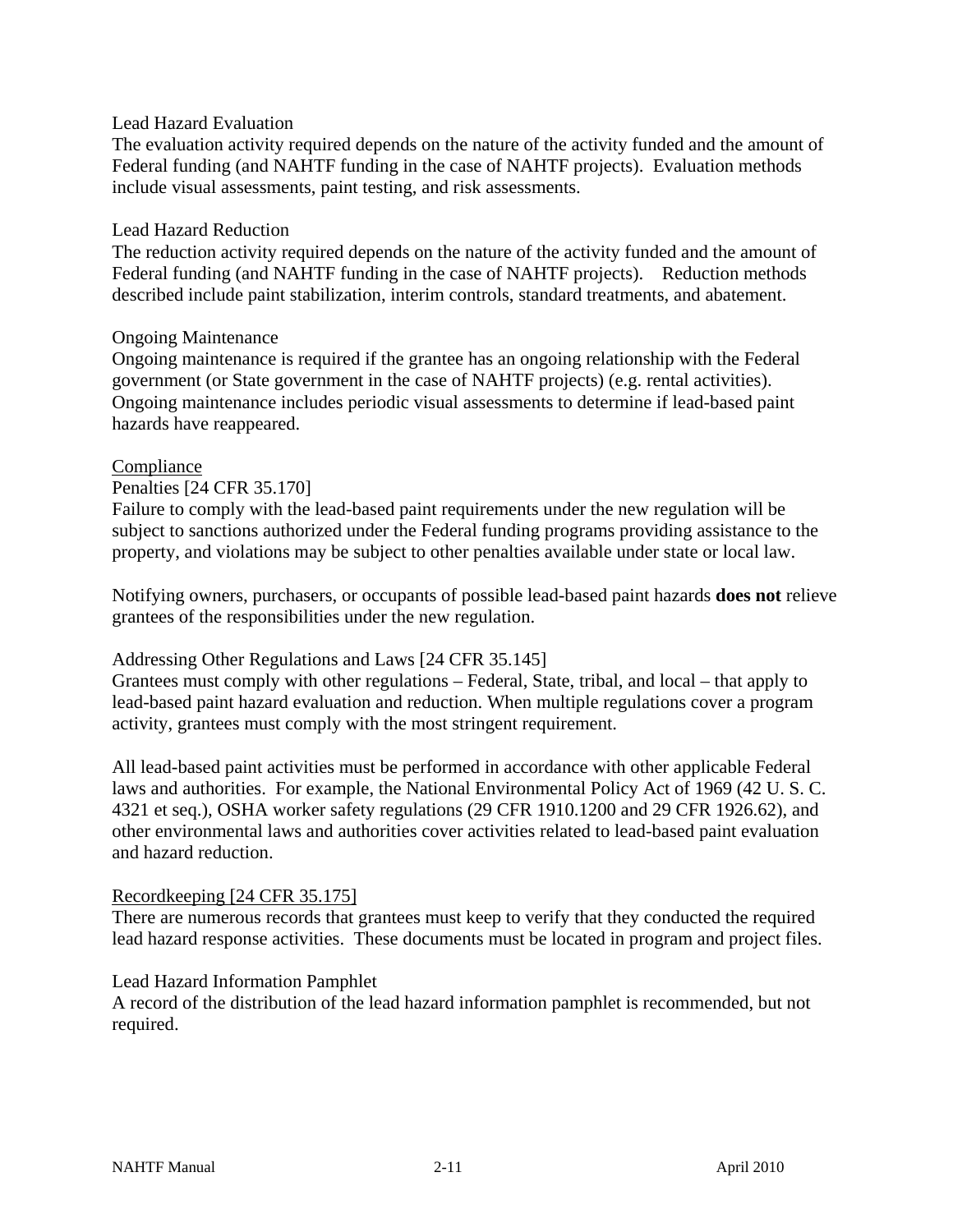Notification, Evaluation, and Reduction Reports

The grantee must keep a copy of each notification, lead hazard evaluation report, lead hazard reduction documentation (such as job specifications), and clearance or abatement report for at least five years, or for such other period as specified in the program regulations.

### Ongoing Maintenance Records

Grantees must keep ongoing maintenance records and records of relevant building operations for use during reevaluations.

# **Lead Paint: Recommended and Prohibited Practices**

### Safe Treatment Methods

Safe treatment methods control the spread of dust and debris. They should be preceded by proper containment practices and followed-up with proper clean-up procedures.

Examples of safe treatment methods include:

- Wet scraping or wet sanding.
- Chemical stripping on- or off-site (except methylene chloride).
- Replacing painted components.
- Scraping with an infra-red or coil type heat gun with temperatures below 1,100 degrees Fahrenheit.
- Vacuum-sanding using a sander equipped with a High Efficiency Particle Air (HEPA) filter.
- Using a HEPA vacuum needle gun.
- Contained hydroblasting or high pressure wash with a HEPA vacuum.
- Abrasive sanding with a HEPA vacuum.
- Covering the painted surface with durable materials (such as wallboard) with joints sealed and caulked.

#### Prohibited Methods

Prohibited methods can spread lead dust or lead fumes.

Prohibited Methods include:

- Open flame burning or torching
- Machine sanding or grinding without HEPA exhaust.
- Uncontained hydroblasting or high pressure wash.
- Abrasive blasting or sandblasting without a HEPA vacuum exhaust.
- Heat guns operating above 1,100 degrees Fahrenheit.
- Chemical paint strippers containing methylene chloride.
- Dry scraping (except around electrical outlets or in conjunction with heat guns).